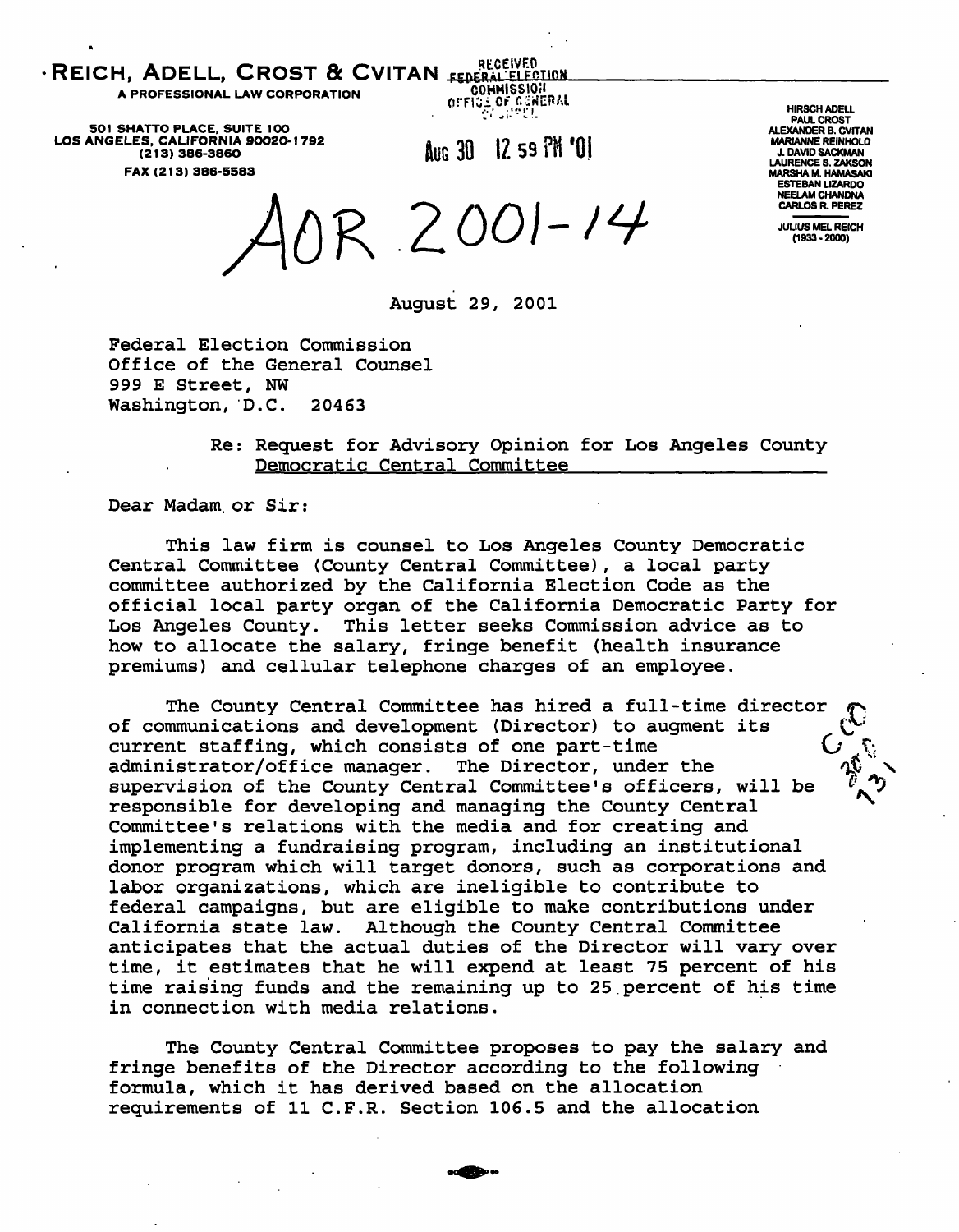General Counsel August 29, 2001 Page 2 of 3

methods approved in Advisory Opinion Nos. 1992-2 and 1994-37. The County Central Committee shall pay the Director's salary on a semimonthly basis from the County Central Committee's federal, account, reimbursing the federal account from the nonfederal account in the first two or three working days of the next month. See 11 C.F.R. Section  $106.5(q)(2)$ . The County Central Committee proposes to estimate the appropriate allocation of the Director's compensation based on the following formula:

- 1. percentage of hours worked during the month on nonfundraising matters x (base salary plus payroll taxes) x nonfederal ballot composition percentage = nonfederal portion of compensation for nonfundraising matters
- 2. percentage of hours worked during the month on nonfundraising matters x (base salary plus payroll taxes) x federal ballot composition percentage = federal portion of compensation for nonfundraising matters
- 3. percentage of hours worked during the month on each fundraising matter x (base salary plus payroll taxes) x estimated nonfederal percentage of funds received for each fundraising matter = nonfederal portion of compensation for fundraising matters
- 4. percentage of hours worked during the month on each fundraising matter x (base salary plus payroll taxes) x estimated federal percentage of funds received for each fundraising matter  $=$  federal portion of compensation for fundraising matters

Total compensation = 1 plus 2 plus 3 plus 4

Each month, the County Central Committee proposes to have the Director complete and turn in by the last day of the month a timesheet, a copy of which is attached, which will reflect the precise projects on which he worked during that month. Additional transfers will take place 60 days after the conclusion of each fundraising program or event to ensure that allocations match actual results of the fundraising program. See 11 C.F.R. Section 106.5(f)(2).

The County Central Committee proposes to pay for the Director's health insurance and cellular telephone monthly from the federal account, reimbursing that account from the nonfederal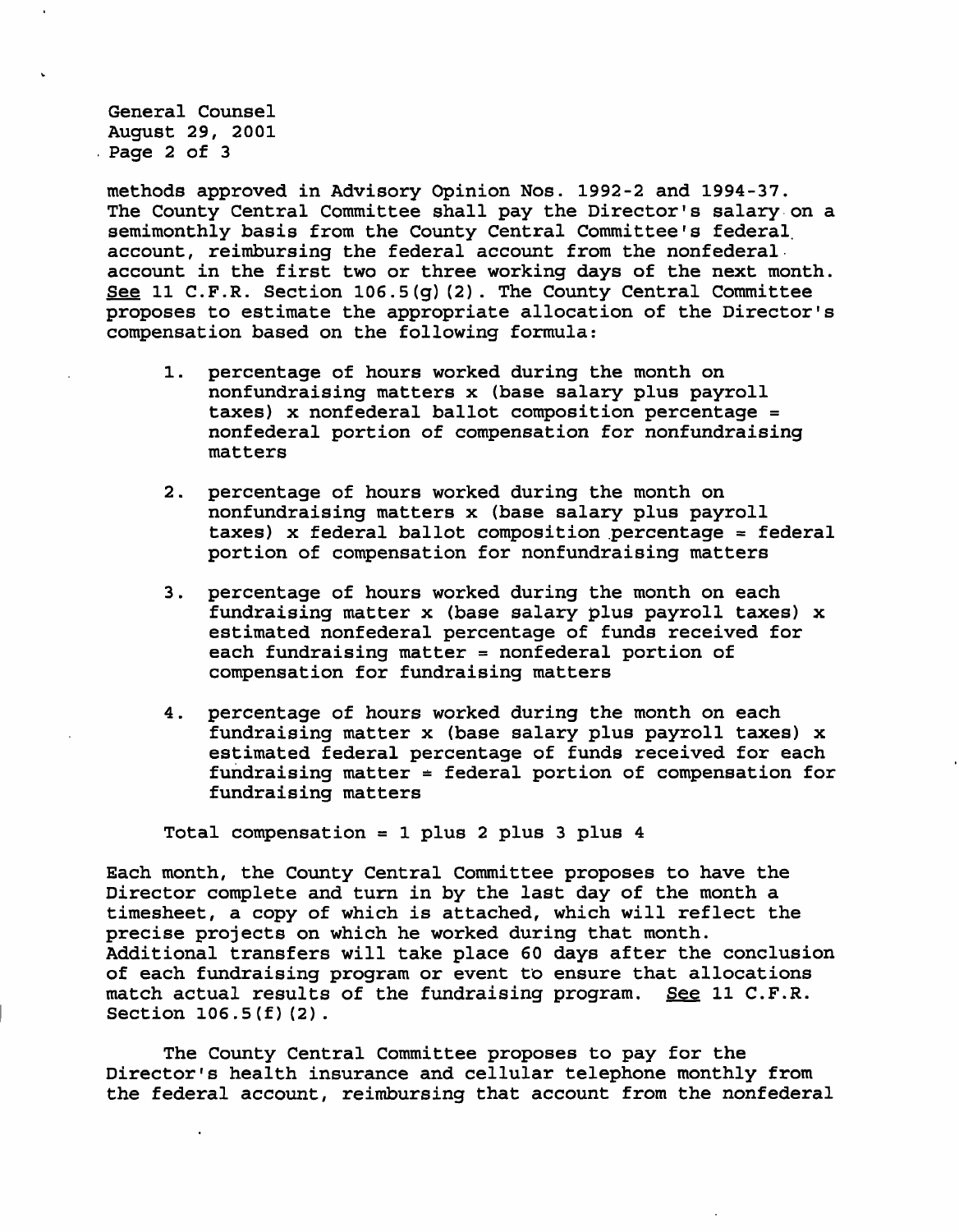General Counsel August 29, 2001 Page 3 of 3

account based on the same estimated formula as is used to determine salary allocation. Again, additional transfers will take place 60 days after the conclusion of each fundraising program or event to ensure that allocations match actual results of the fundraising program. See 11 C.F.R. Section  $106.5(f)(2)$ .

Until such time as the Commission provides the County Central Committee with an advisory opinion approving of the method of allocating the salary, benefits and cellular telephone usage discussed above, the County Central Committee will assign the Director exclusively to fundraising duties, and will allocate his salary, health insurance premium cost and cellular telephone bill to various fundraising projects using a funds received method of allocation as discussed in Advisory Opinion No. 1992-2.

If you need further information or if I may be of additional assistance, please give me a call at the number above.

Very truly yours,

Laurence S. Zakson Of REICH, ADELL, CROST & CVITAN

LSZ/caw

cc: Eric C. Bauman, Chair Kinde Durkee, Treasurer Karen Wingard, Controller